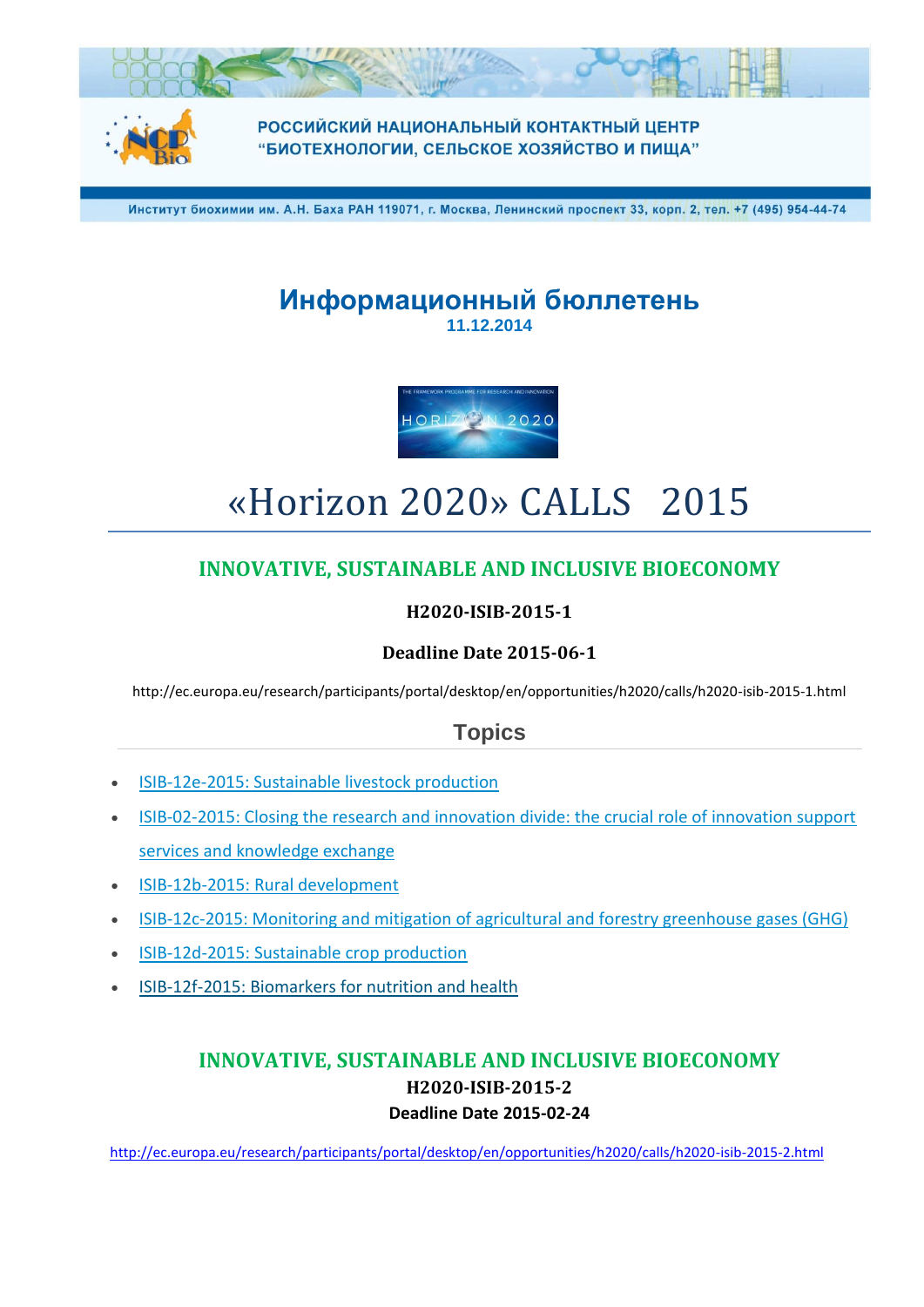- [ISIB-03-2015: Unlocking the growth potential of rural areas through enhanced governance and](http://ec.europa.eu/research/participants/portal/desktop/en/opportunities/h2020/topics/2301-isib-03-2015.html)  [social innovation](http://ec.europa.eu/research/participants/portal/desktop/en/opportunities/h2020/topics/2301-isib-03-2015.html)
- [ISIB-04b-2015: Improved forest management models](http://ec.europa.eu/research/participants/portal/desktop/en/opportunities/h2020/topics/2302-isib-04b-2015.html)
- [ISIB-06-2015: Converting CO2 into chemicals](http://ec.europa.eu/research/participants/portal/desktop/en/opportunities/h2020/topics/2303-isib-06-2015.html)

# SUSTAINABLE FOOD SECURITY

#### **H2020-SFS-2015-1 Deadline Date: 2015-06-11**

<http://ec.europa.eu/research/participants/portal/desktop/en/opportunities/h2020/calls/h2020-sfs-2015-1.html>

# **Topics**

[SFS-14b-2015: Authentication of food products](http://ec.europa.eu/research/participants/portal/desktop/en/opportunities/h2020/topics/2335-sfs-14b-2015.html)

# **SUSTAINABLE FOOD SECURITY**

### **H2020-SFS-2015-2**

### **Deadline Date** 2015-02-24

#### **Stage 2 2015-06-11**

[http://ec.europa.eu/research/participants/portal/desktop/en/opportunities/h2020/calls/h2020-sfs-2015-2.htm](http://ec.europa.eu/research/participants/portal/desktop/en/opportunities/h2020/calls/h2020-sfs-2015-2.html)l

- [SFS-02b-2015: Assessing soil-improving cropping systems](http://ec.europa.eu/research/participants/portal/desktop/en/opportunities/h2020/topics/2337-sfs-02b-2015.html)
- [SFS-05-2015: Strategies for crop productivity, stability and quality](http://ec.europa.eu/research/participants/portal/desktop/en/opportunities/h2020/topics/2338-sfs-05-2015.html)
- [SFS-10b-2015: Scientific basis and tools for preventing and mitigating farmed mollusc diseases](http://ec.europa.eu/research/participants/portal/desktop/en/opportunities/h2020/topics/2340-sfs-10b-2015.html)
- [SFS-13-2015: Biological contamination of crops and the food chain](http://ec.europa.eu/research/participants/portal/desktop/en/opportunities/h2020/topics/2342-sfs-13-2015.html)
- [SFS-16-2015: Tackling malnutrition in the elderly](http://ec.europa.eu/research/participants/portal/desktop/en/opportunities/h2020/topics/2343-sfs-16-2015.html)
- [SFS-20-2015: Sustainable food chains through public policies: the cases of the EU quality policy](http://ec.europa.eu/research/participants/portal/desktop/en/opportunities/h2020/topics/2345-sfs-20-2015.html)  [and of public sector food procurement](http://ec.europa.eu/research/participants/portal/desktop/en/opportunities/h2020/topics/2345-sfs-20-2015.html)
- [SFS-01c-2015: Assessing sustainability of terrestrial livestock production](http://ec.europa.eu/research/participants/portal/desktop/en/opportunities/h2020/topics/2336-sfs-01c-2015.html)
- [SFS-07b-2015: Management and sustainable use of genetic resources](http://ec.europa.eu/research/participants/portal/desktop/en/opportunities/h2020/topics/2339-sfs-07b-2015.html)
- [SFS-11b-2015: Consolidating the environmental sustainability of European aquaculture](http://ec.europa.eu/research/participants/portal/desktop/en/opportunities/h2020/topics/2341-sfs-11b-2015.html)
- [SFS-18-2015: Small farms but global markets: the role of small and familiy farms in food and](http://ec.europa.eu/research/participants/portal/desktop/en/opportunities/h2020/topics/2344-sfs-18-2015.html)  [nutrition security](http://ec.europa.eu/research/participants/portal/desktop/en/opportunities/h2020/topics/2344-sfs-18-2015.html)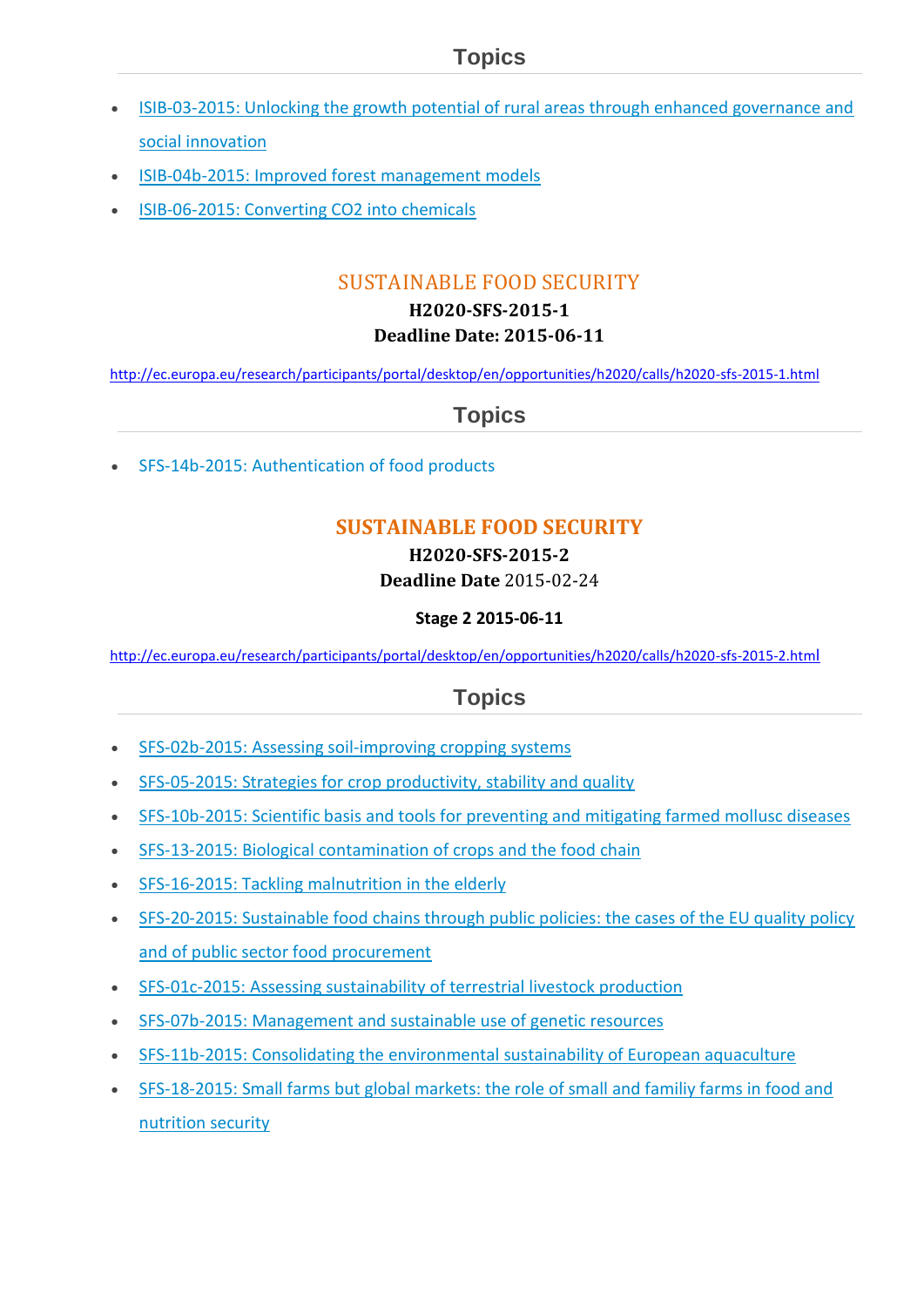The Work Programme for **Leadership in Enabling and Industrial Technologies**, The Part 5ii. "Nanotechnologies, Advanced Materials, Biotechnology and Advanced Manufacturing and Processing" Horizon 2020 Work Programme (2014-2015)

# **Main Pillar: Industrial Leadership**

# **BIOTECHNOLOGY**

#### **Sub call of: H2020-BIOTEC-2014-2015 Сall H2020-LEIT-BIO-2015-1 Deadline Date 2015-02-24, Stage 2**: **2015-06-11**

**Topics**

- [BIOTEC-2-2015: New bioinformatics approaches in service of biotechnology](http://ec.europa.eu/research/participants/portal/desktop/en/opportunities/h2020/topics/2599-biotec-2-2015.html)
- [BIOTEC-6-2015: Metagenomics as innovation driver](http://ec.europa.eu/research/participants/portal/desktop/en/opportunities/h2020/topics/2600-biotec-6-2015.html)

# **Societal Challenges**

# **Food security, sustainable agriculture and forestry, marine and maritime and inland water research**

## **BLUE GROWTH: UNLOCKING THE POTENTIAL OF SEAS AND OCEANS H2020-BG-2015-1 Deadline Date: 2015-06-11**

<http://ec.europa.eu/research/participants/portal/desktop/en/opportunities/h2020/calls/h2020-bg-2015-1.html>

# **Topic**

 [BG-16-2015: Coordination action in support of the implementation of the Joint Programming](http://ec.europa.eu/research/participants/portal/desktop/en/opportunities/h2020/topics/2459-bg-16-2015.html)  [Initiative on 'Healthy and Productive Seas and Oceans'](http://ec.europa.eu/research/participants/portal/desktop/en/opportunities/h2020/topics/2459-bg-16-2015.html)

#### **H2020-BG-2015-2**

**Deadline Date 2015-02-24**

h[ttp://ec.europa.eu/research/participants/portal/desktop/en/opportunities/h2020/calls/h2020-bg-2015-2.html](http://ec.europa.eu/research/participants/portal/desktop/en/opportunities/h2020/calls/h2020-bg-2015-2.html)

- [BG-02-2015: Forecasting and anticipating effects of climate change on fisheries and aquaculture](http://ec.europa.eu/research/participants/portal/desktop/en/opportunities/h2020/topics/2467-bg-02-2015.html)
- [BG-07-2015: Response capacities to oil spills and marine pollutions](http://ec.europa.eu/research/participants/portal/desktop/en/opportunities/h2020/topics/2468-bg-07-2015.html)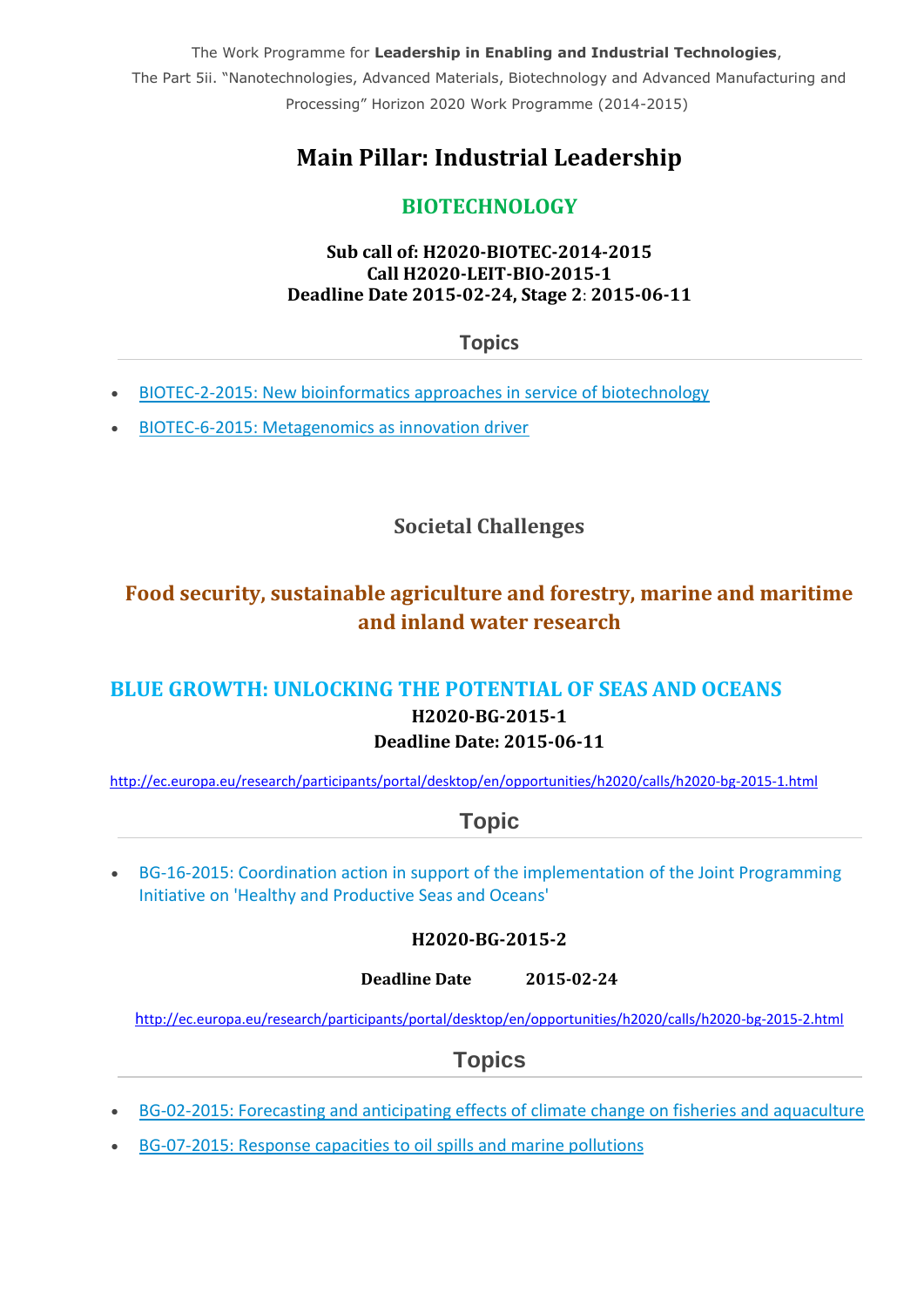[BG-01-2015: Improving the preservation and sustainable exploitation of Atlantic marine](http://ec.europa.eu/research/participants/portal/desktop/en/opportunities/h2020/topics/2466-bg-01-2015.html)  [ecosystems](http://ec.europa.eu/research/participants/portal/desktop/en/opportunities/h2020/topics/2466-bg-01-2015.html)

----------------------------------------------------------------------------------------------------------------------------------------

# **CALL FOR NANOTECHNOLOGIES, ADVANCED MATERIALS AND PRODUCTION H2020-NMP-2015-two-stage**

#### **Deadline Date** 2015-03-26, **Stage 2** 2015-09-08

[http://ec.europa.eu/research/participants/portal/desktop/en/opportunities/h2020/calls/h2020-nmp-2015](http://ec.europa.eu/research/participants/portal/desktop/en/opportunities/h2020/calls/h2020-nmp-2015-two-stage.html) [two-stage.html](http://ec.europa.eu/research/participants/portal/desktop/en/opportunities/h2020/calls/h2020-nmp-2015-two-stage.html)

### **Topics**

- [NMP-11-2015: Nanomedicine therapy for cancer](http://ec.europa.eu/research/participants/portal/desktop/en/opportunities/h2020/topics/2501-nmp-11-2015.html)
- [NMP-12-2015: Biomaterials for treatment and prevention of Alzheimer's disease](http://ec.europa.eu/research/participants/portal/desktop/en/opportunities/h2020/topics/2502-nmp-12-2015.html)
- [NMP-15-2015: Materials innovations for optimisation of cooling in power plants](http://ec.europa.eu/research/participants/portal/desktop/en/opportunities/h2020/topics/2503-nmp-15-2015.html)
- [NMP-16-2015: Extended in-service service of advanced functional materials in energy](http://ec.europa.eu/research/participants/portal/desktop/en/opportunities/h2020/topics/2504-nmp-16-2015.html)  [technologies \(capture, conversion, storage and/or transmission of energy\)](http://ec.europa.eu/research/participants/portal/desktop/en/opportunities/h2020/topics/2504-nmp-16-2015.html)
- [NMP-19-2015: Materials for severe operating conditions, including added-value functionalities](http://ec.europa.eu/research/participants/portal/desktop/en/opportunities/h2020/topics/2505-nmp-19-2015.html)
- [NMP-22-2015: Fibre-based materials for non-clothing applications](http://ec.europa.eu/research/participants/portal/desktop/en/opportunities/h2020/topics/2506-nmp-22-2015.html)
- [NMP-23-2015: Novel materials by design for substituting critical materials](http://ec.europa.eu/research/participants/portal/desktop/en/opportunities/h2020/topics/2507-nmp-23-2015.html)
- [NMP-24-2015: Low-energy solutions for drinking water production](http://ec.europa.eu/research/participants/portal/desktop/en/opportunities/h2020/topics/2508-nmp-24-2015.html)
- [NMP-29-2015: Increasing the capacity to perform nano-safety assessment](http://ec.europa.eu/research/participants/portal/desktop/en/opportunities/h2020/topics/2509-nmp-29-2015.html)
- [NMP-30-2015: Next generation tools for risk governance of nanomaterials](http://ec.europa.eu/research/participants/portal/desktop/en/opportunities/h2020/topics/2510-nmp-30-2015.html)
	- [NMP-32-2015: Societal engagement on responsible nanotechnology](http://ec.europa.eu/research/participants/portal/desktop/en/opportunities/h2020/topics/2533-nmp-32-2015.html)

[http://ec.europa.eu/research/participants/portal/desktop/en/opportunities/h2020/calls/h2020-nmp-csa-](http://ec.europa.eu/research/participants/portal/desktop/en/opportunities/h2020/calls/h2020-nmp-csa-2015.html#tab2)[2015.html#tab2](http://ec.europa.eu/research/participants/portal/desktop/en/opportunities/h2020/calls/h2020-nmp-csa-2015.html#tab2)

# **WASTE: A RESOURCE TO RECYCLE, REUSE AND RECOVER RAW MATERIALS H2020-WASTE-2015-two-stage Deadline Date: 2014-10-16,** Stage 2: 2015-03-10

[http://ec.europa.eu/research/participants/portal/desktop/en/opportunities/h2020/calls/h2020-waste-2015](http://ec.europa.eu/research/participants/portal/desktop/en/opportunities/h2020/calls/h2020-waste-2015-two-stage.html) [two-stage.html](http://ec.europa.eu/research/participants/portal/desktop/en/opportunities/h2020/calls/h2020-waste-2015-two-stage.html)

[WASTE-6a-2015: Eco-innovative solutions](http://ec.europa.eu/research/participants/portal/desktop/en/opportunities/h2020/topics/2114-waste-6a-2015.html)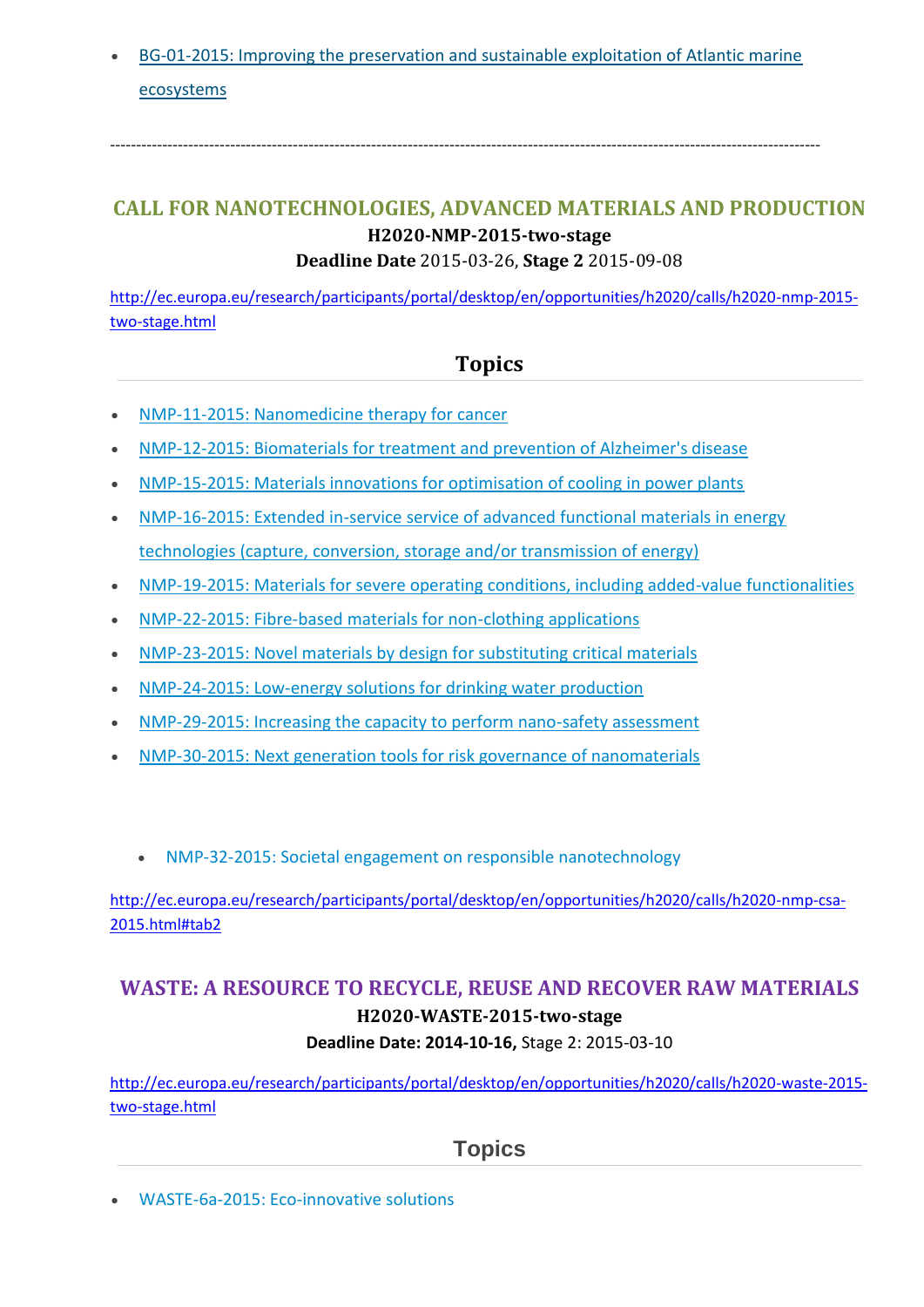- [WASTE-6b-2015: Eco-innovative strategies](http://ec.europa.eu/research/participants/portal/desktop/en/opportunities/h2020/topics/2116-waste-6b-2015.html)
- **[WASTE-7-2015: Ensuring sustainable use of agricultural waste, co-products and by-products](http://ec.europa.eu/research/participants/portal/desktop/en/opportunities/h2020/topics/2115-waste-7-2015.html)**

The Part 5ii. Nanotechnologies, Advanced materials, Advanced manufacturing and processing, Biotechnology of the Horizon 2020 Work Programme (2014-2015) has been uploaded among the documents in the Information Package.

# **Topics**

- [BIOTEC-2-2015: New bioinformatics approaches in service of biotechnology](http://ec.europa.eu/research/participants/portal/desktop/en/opportunities/h2020/topics/2599-biotec-2-2015.html)
- [BIOTEC-6-2015: Metagenomics as innovation driver](http://ec.europa.eu/research/participants/portal/desktop/en/opportunities/h2020/topics/2600-biotec-6-2015.html)

# PERSONALISING HEALTH AND CARE H2020-PHC-2015-two-stage

**Deadline Date:** 2014-10-14 **, Stage 2** 2015-02-24

#### [Call documents](http://ec.europa.eu/research/participants/portal/desktop/en/opportunities/h2020/calls/h2020-phc-2015-two-stage.html#tab2)

- [PHC-04-2015: Health promotion and disease prevention: improved inter-sector co-operation for](http://ec.europa.eu/research/participants/portal/desktop/en/opportunities/h2020/topics/2276-phc-04-2015.html)  [environment and health based interventions](http://ec.europa.eu/research/participants/portal/desktop/en/opportunities/h2020/topics/2276-phc-04-2015.html)
- [PHC-14-2015: New therapies for rare diseases](http://ec.europa.eu/research/participants/portal/desktop/en/opportunities/h2020/topics/2278-phc-14-2015.html)
- [PHC-16-2015: Tools and technologies for advanced therapies](http://ec.europa.eu/research/participants/portal/desktop/en/opportunities/h2020/topics/2279-phc-16-2015.html)
- [PHC-22-2015: Promoting mental wellbeing in the ageing population](http://ec.europa.eu/research/participants/portal/desktop/en/opportunities/h2020/topics/2281-phc-22-2015.html)
- [PHC-24-2015: Piloting personalised medicine in health and care systems](http://ec.europa.eu/research/participants/portal/desktop/en/opportunities/h2020/topics/2282-phc-24-2015.html)
- [PHC-11-2015: Development of new diagnostic tools and technologies: in vivo medical imaging](http://ec.europa.eu/research/participants/portal/desktop/en/opportunities/h2020/topics/2277-phc-11-2015.html)  [technologies](http://ec.europa.eu/research/participants/portal/desktop/en/opportunities/h2020/topics/2277-phc-11-2015.html)
- [PHC-18-2015: Establishing effectiveness of health care interventions in the paediatric](http://ec.europa.eu/research/participants/portal/desktop/en/opportunities/h2020/topics/2280-phc-18-2015.html)  [population](http://ec.europa.eu/research/participants/portal/desktop/en/opportunities/h2020/topics/2280-phc-18-2015.html)
- [PHC-33-2015: New approaches to improve predictive human safety testing](http://ec.europa.eu/research/participants/portal/desktop/en/opportunities/h2020/topics/2283-phc-33-2015.html)
- [PHC-02-2015: Understanding disease: systems medicine](http://ec.europa.eu/research/participants/portal/desktop/en/opportunities/h2020/topics/2274-phc-02-2015.html)
- [PHC-03-2015: Understanding common mechanisms of diseases and their relevance in co](http://ec.europa.eu/research/participants/portal/desktop/en/opportunities/h2020/topics/2275-phc-03-2015.html)[morbidities](http://ec.europa.eu/research/participants/portal/desktop/en/opportunities/h2020/topics/2275-phc-03-2015.html)